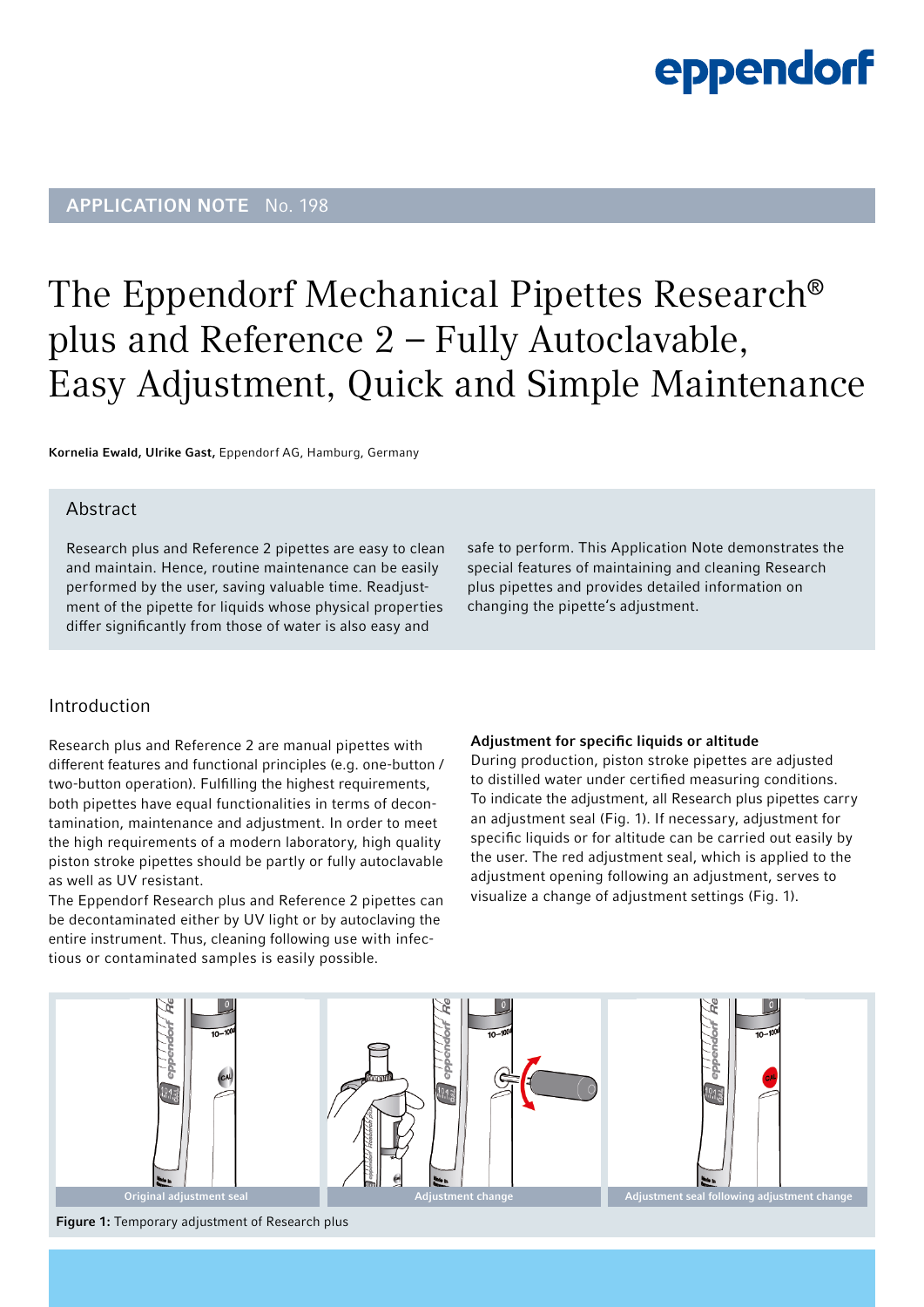

An innovative feature of the Research plus and Reference 2 pipettes is the additional indication of a change to the temporary adjustment through the adjustment window (Fig. 3). Here, the exact change of adjustment is immediately visible (Fig. 3). Using the adjustment window, changing of the

adjustment back to the original setting is easily performed. An easy-to-use adjustment option is especially interesting for the work with liquids which density differs from water or if elongated tips are to be used. In every case, a change in adjustment needs to be verified gravimetrically.



Figure 3 A: Temporary adjustment display of Research plus B: Changed temporary adjustment of Research plus

Procedure: If the adjustment is changed, the volume changes by a certain value. Strictly speaking, the change only applies to the testing volume.

**Example:** You adjust a  $10 - 100$   $\mu$ L pipette with a volume setting of 100 μL by 1 μL (1 μL = 1%). If the volume setting is 10  $\mu$ L, the pipette is also adjusted by 1  $\mu$ L (= 10%).

- 1. Remove the grey calibration seal.
- 2. Keep the ejector pressed.
- 3. Insert the adjustment tool (from the delivery package).
- 4. Turn the adjustment tool until the desired value is dis played on the adjustment display.
- 5. Carry out weighings to verify accuracy and precision.
- 6. After the checks, stick the red adjustment seal (from the delivery package) on.



If the adjustment is meant for a specific liquid, mark the pipette accordingly. Use the labeling area on the pipette for this purpose and write down the liquid and the volume. Carry out a gravimetric test for each change to the adjustment. Follow the test procedures of EN ISO 8655-2 and 8655-6. An SOP (Standard Operation Procedure) for the test is available on our website www.eppendorf.com. Here, further information about the temporary adjustment is also available.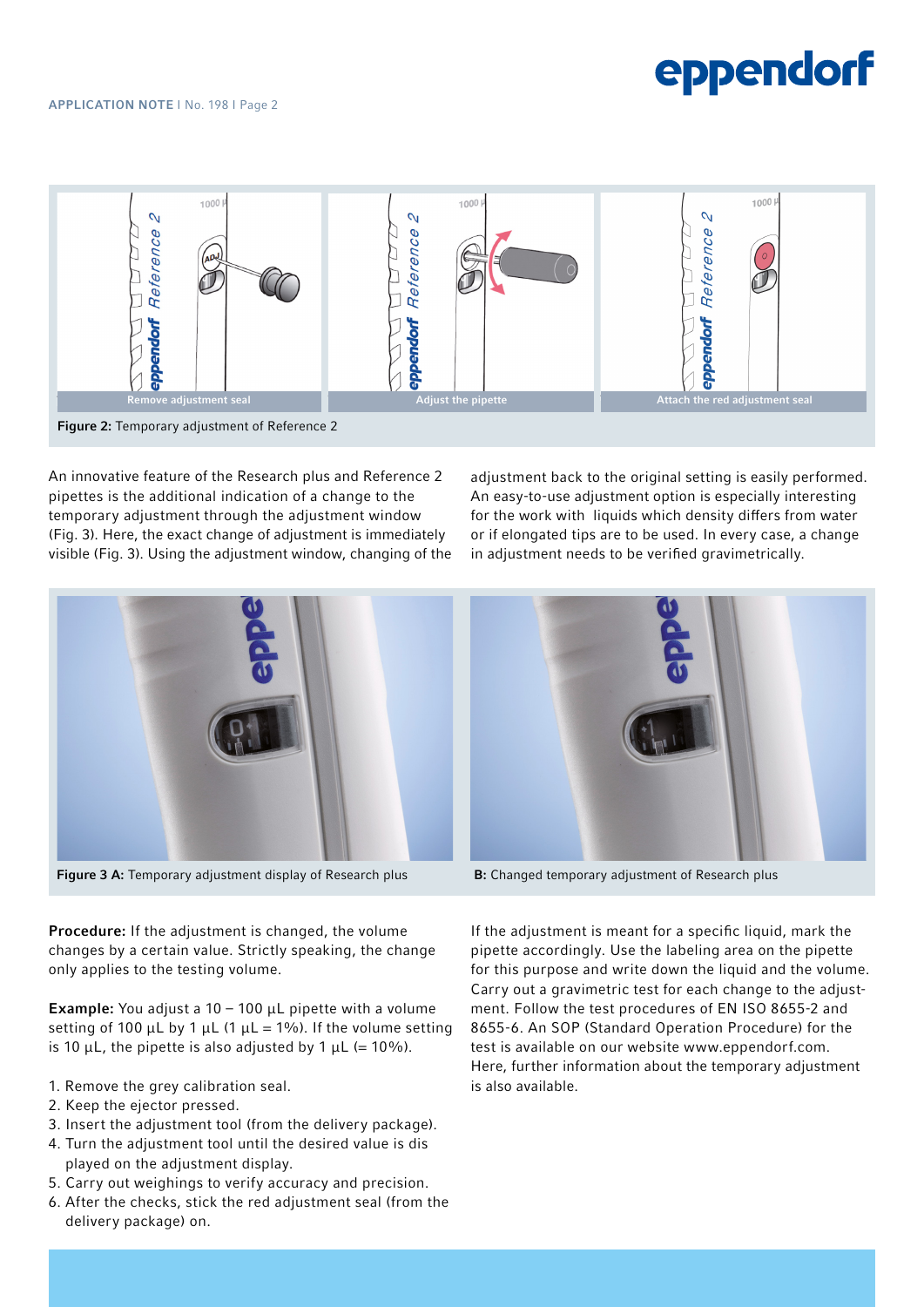#### Setting values Research plus and Reference 2

The settings listed in tab. 1 and tab. 2 are only informative because systematic and random errors are influenced by handling, the tip used and other issues (e.g. the temperature). The settings were determined for displayed concentrations at room temperature. The data was calculated for wall dispensing. The blow-out was triggered approx. 3 seconds after dispensing. The tips were not prewetted. A new tip was used for each dispensing operation.

The work was carried out relatively quickly and, therefore, under realistic conditions. It is imperative that the data be checked according to your own work method. The deviating behavior of dimethyl sulfoxide (DMSO) can be explained by the capillary action when the tip is dipped into the liquid. Technical specifications are subject to change. To change the factory adjustment please refer to the adjustment manual (www.eppendorf.com).

Table 1: Temporary adjustment settings for Research plus and Reference 2 single channel at nominal volume, different chemicals

| Chemicals                                      |                 |                                 |                               |                                       |                                    |                                         |                                         |  |
|------------------------------------------------|-----------------|---------------------------------|-------------------------------|---------------------------------------|------------------------------------|-----------------------------------------|-----------------------------------------|--|
| Pipette                                        | Glycerol<br>50% | Cesium cloride<br>(CsCl)<br>45% | Caustic soda<br>(NaOH)<br>40% | Phosphoric<br>acid $(H_3PO_4)$<br>85% | Sulfuric acid<br>(H, SO)<br>$96\%$ | Dimethyl sulf-<br>oxide (DMSO)<br>99.8% | Polyethylen-<br>glycol (PEG) 400<br>40% |  |
| $0.1 - 2.5$ µL<br>$\blacksquare$ dark gray     | $\mathbf 0$     | n.d.                            | n.d.                          | n.d.                                  | n.d.                               | n.d.                                    | n.d.                                    |  |
| $0.5 - 10 \mu L$<br>$\blacksquare$ medium gray | $\Omega$        | $6.5\,$                         | n.d.                          | n.d.                                  | n.d.                               | n.d.                                    | n.d.                                    |  |
| $2 - 20 \mu L$<br>$\Box$ light gray            | $\mathbf{1}$    | 6.5                             | 3                             | $\mathbf{0}$                          | $\mathbf 0$                        | $-4$                                    | $\pmb{0}$                               |  |
| $2 - 20 \mu L$<br>vellow                       | $\mathbf{1}$    | 6.5                             | 5                             | $\mathbf{0}$                          | $\mathbf 0$                        | $-4$                                    | $\pmb{0}$                               |  |
| $10 - 100 \mu L$<br>vellow                     | $\mathbf{1}$    | $\mathbf{3}$                    | $\mathbf{0}$                  | $\mathbf{1}$                          | $\mathbf 0$                        | $-4$                                    | $\pmb{0}$                               |  |
| 20-200 µL<br><b>yellow</b>                     | $\mathbf{1}$    | $2.5$                           | $\overline{2}$                | $\overline{2}$                        | $\mathbf 0$                        | $-4$                                    | $\pmb{0}$                               |  |
| 30-300 µL<br><b>O</b> range                    | 1               | 2.5                             | 3                             | $\overline{2}$                        | $\boldsymbol{0}$                   | $-4$                                    | $\mathbf 0$                             |  |
| 100-1000 μL<br>$\blacksquare$ blue             | 1               | $\overline{2}$                  | 0.5                           | $\overline{2}$                        | $\overline{2}$                     | $-2$                                    | $\mathbf 0$                             |  |
| $0.25 - 2.5$ mL<br>$\blacksquare$ red          | $\mathbf{1}$    | 1.5                             | $\overline{2}$                | 3                                     | n.d.                               | $-1$                                    | n.d.                                    |  |
| $0.5 - 5$ mL<br>$\blacksquare$ violet          | 1               | 1.5                             | $\overline{4}$                | 5                                     | 5                                  | $-2$                                    | $\pmb{0}$                               |  |
| $1 - 10$ mL<br><b>turquoise</b>                | $\overline{2}$  | 5                               | 6                             | 8                                     | 8                                  | $\mathbf 0$                             | $\pmb{0}$                               |  |

Table 2: Temporary adjustment settings for 8- and 12-channel Research plus and Reference 2 at nominal volume, different chemicals

|                                                | <b>Chemicals</b> |                              |  |  |  |
|------------------------------------------------|------------------|------------------------------|--|--|--|
| <b>Pipette</b>                                 | Glycerol<br>50%  | Cesium cloride<br>(CsCI) 45% |  |  |  |
| $0.5 - 10 \mu L$<br>$\blacksquare$ medium gray | n                | 3                            |  |  |  |
| $10 - 100 \mu L$<br>vellow                     |                  |                              |  |  |  |
| $30 - 300 \mu L$<br>orange                     | 0.5              |                              |  |  |  |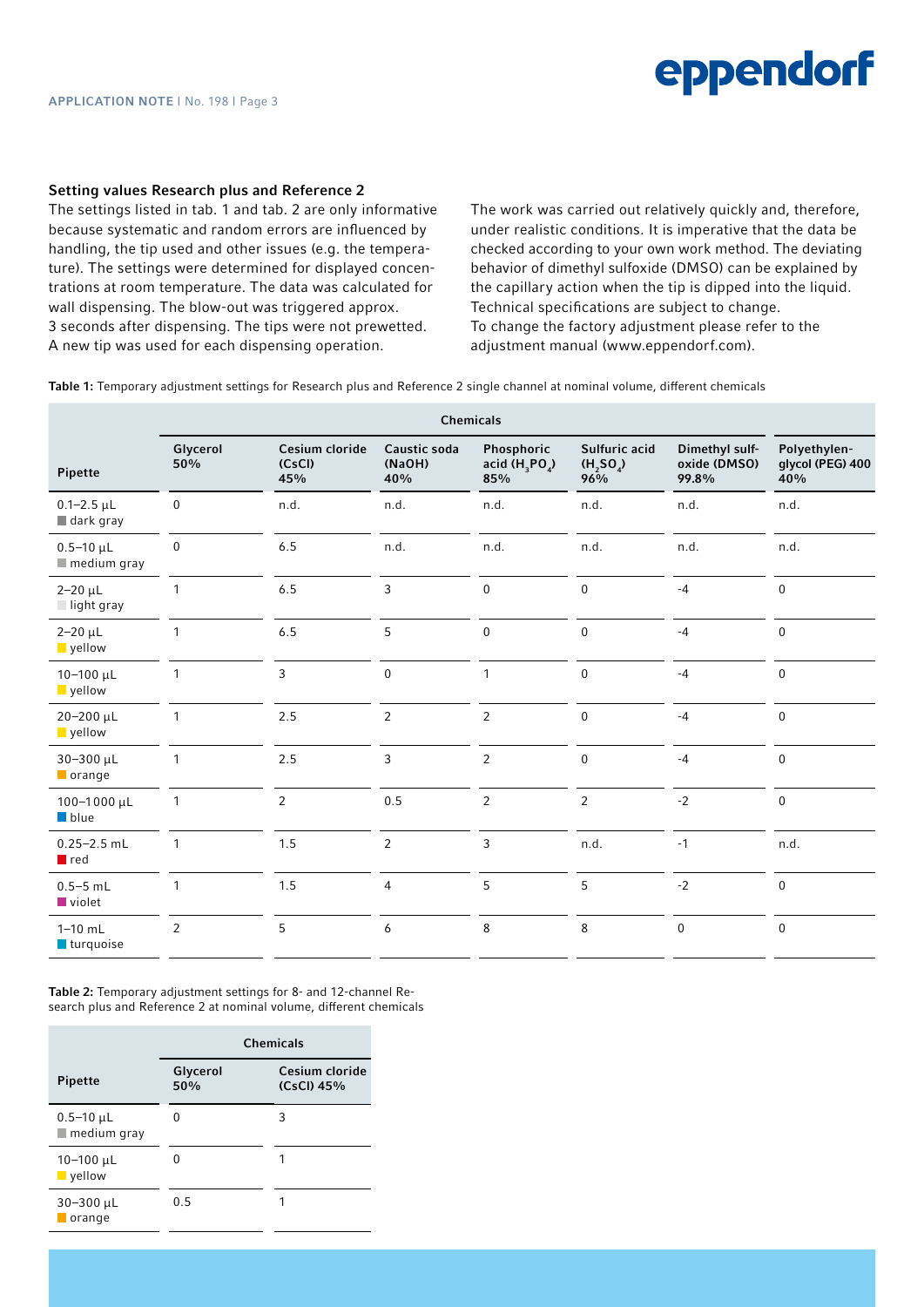Very long tips with different shape can result in volume errors due to the filling height in the tip and the resulting air cushion between the liquid and the piston. These errors can be minimized by changing the temporary adjustment if very high demands are placed on systematic errors. The following table (tab. 3) shows the deviations and settings for the temporary adjustment for the Research plus and Reference 2 under following conditions:

- > Use of demineralized water
- > Pipetting at room temperature
- > Tip prewetted
- > Tip immersion depth approx. 5 mm
- > Slow aspiration and dispensing of water
- > Blow-out triggered with a time delay of approx. 2 seconds
- > vertical aspiration if possible, and wall dispensing at a slight angle

Table 3: Temporary adjustment settings for Research plus and Reference 2 single channel at nominal volume, elongated tips, water

| <b>Pipette Tip</b>                                                   | epT.I.P.S. <sup>®</sup> 1250 μL L, 103 m<br>$\blacksquare$ dark green |              | epT.I.P.S. <sup>®</sup> 10 mL L, 243 mm,<br>■ turquoise |            |  |
|----------------------------------------------------------------------|-----------------------------------------------------------------------|--------------|---------------------------------------------------------|------------|--|
| Pipette                                                              | 100-1,000 µL                                                          |              | $1-10$ mL                                               |            |  |
| Set volume                                                           | 1000 µL                                                               | $500 \mu L$  | $10 \text{ mL}$                                         | 5 mL       |  |
| Temporary adjustment setting                                         | 4                                                                     | 4            |                                                         |            |  |
| Approximate deviation                                                | $-10$ $\mu$ L                                                         | $-9$ $\mu$ L | $-0.13$ mL                                              | $-0.05$ mL |  |
| Theoretic volume correction, valid<br>for the entire measuring range | $10 \mu L$                                                            | $10 \mu L$   | $0.125$ mL                                              | $0.05$ mL  |  |

It is advisable to change the adjustment to the respective volume range used. For single dispensing operations, you should also consider a correspondingly increased volume setting as an alternative. Therefore see tab. 3.

Since the measured values depend greatly on your personal working method, carry out your own gravimetric tests to check all recommended settings for the temporary adjustment.

#### Material of piston and cylinder

In order to reduce the handling forces as well as the weight of the Research plus and Reference 2 pipettes, high quality synthetic materials were used in the production of pipette pistons of the 20 μL (yellow) to 10 mL volume range. The material PPS (polyphenylene sulfide, Fortron®) was used for the cylinder, the piston rod is made from PEI (polyetherimide), and the washer is made from EPDM (ethylene-propylene-diene-rubber). These tried and tested materials were subjected to chemical resistance testing over an extended period of time (100,000 strokes) using different substances, such as ethanol, acetone, concentrated hydrochloric acid and nitric acid. During the test phase, all plastics demonstrated very good chemical resistance. Furthermore, they showed high temperature resistance. More information about the resistance against chemicals and decontaminating reagents is given on the eppendorf website www.eppendorf. com. The pistons of pipettes of the volume range 0.1–20 μL (gray) are made from corrosion-free vanadium steel.

#### Reliability test

In the context of the reliability test, the following tests listed below were performed with the Research plus and Reference 2 pipettes:

- > 100,000 x tip attachment
- > 100,000 x tip ejection strokes
- > 200,000 x strokes including excess stroke
- > 50,000 x volume adjustment
- > 250 x pulling off of the ejection case
- > 200 x detachment and re-attachment of the lower part
- > 175 autoclave cycles (121 °C, 1 bar, 20 min.)

The number of respective tests chosen corresponds to an average 5 year use of the pipette. Additional tests included change of the adjustment, falling tests and gravimetric tests according to EN ISO 8655. The results showed that Eppendorfs pipette families Research plus and Reference 2 fully meet the testing requirements and did not show any signs of damage or impairment following the testing.

Both, the carefully chosen materials as well as the pipettes reliability offer broad cleaning and decontamination possibilities. They make the maintenance considerably easy, as shown in the following chapters.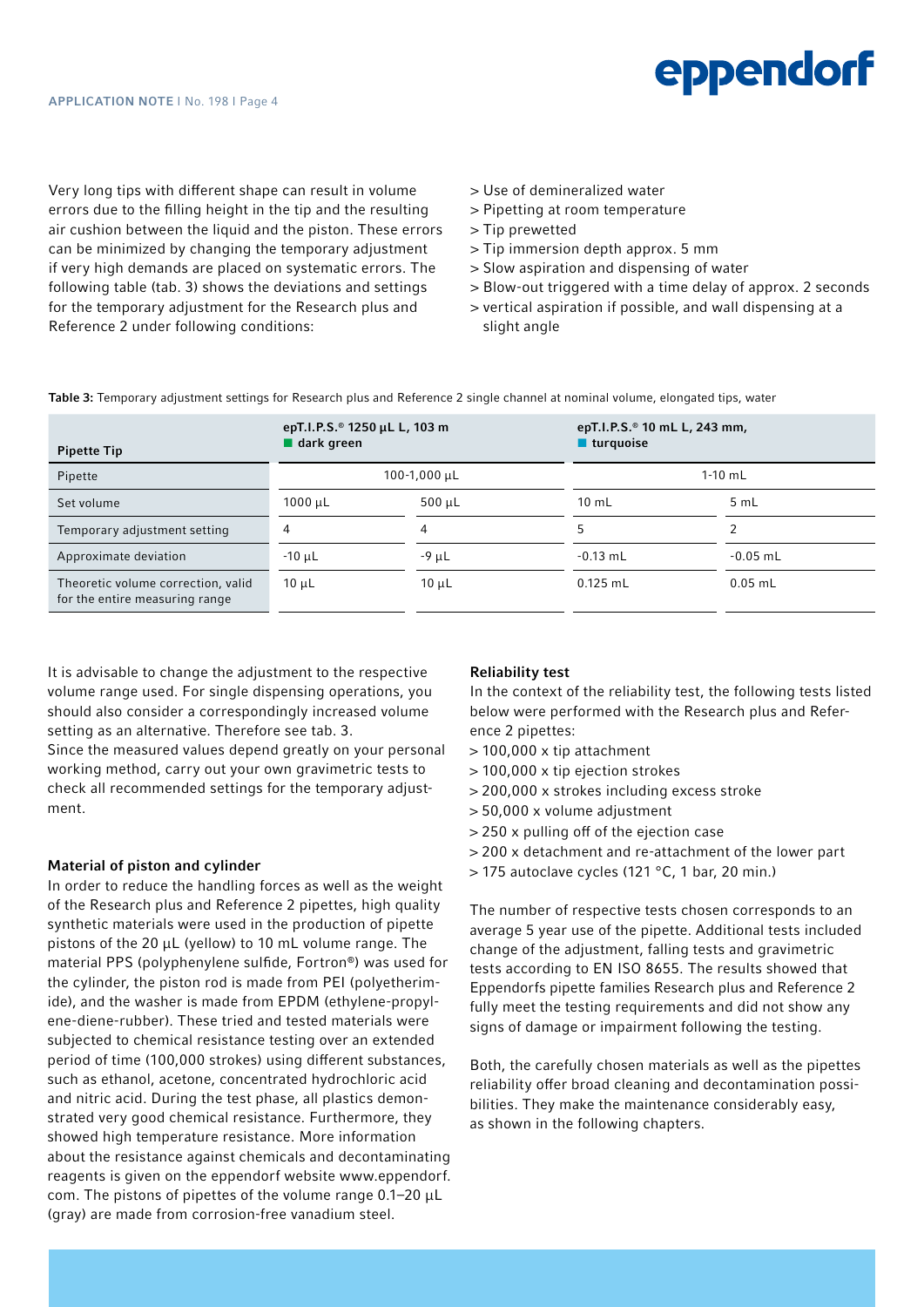#### Autoclaving and UV-sterilization

The piston stroke pipettes used today shall be either fully autoclavable, or the parts which become contaminated during improper use can be autoclaved. Autoclaving of air cushion pipettes and pipette tips (with the exception of filter tips) is normally performed at 121  $\degree$ C at an excess pressure of 1 bar (100 kPa) for 20 min.

The Eppendorf pipettes Research plus and Reference 2 can be fully autoclaved. Following the autoclave cycle, the pipette needs to dry completely and cool down. In case the pipette was

autoclaved in parts, all parts need to cool completely prior to re-assembly. Otherwise, plastic parts may be overexpanded and damaged. In the praxis most often several pipettes are processed in terms of maintenance and decontamination. Here it is important to ensure that upper and lower parts of one pipette become reassembled after e.g. decontamination. Avoiding the mixing of parts the Reference 2 has its serial number printed on the upper and the lower part. Greasing of the pipette piston-cylinder-system following autoclaving is not necessary with Eppendorf pipettes.

The UV resistance of the plastic materials used in a pipette is of central importance for many areas of application. UVresistant pipettes, such as the Research plus and Reference 2 pipettes, can remain in areas of cell culture labs without risk, since the UV light used to disinfect these work areas will not have any adverse effects on the pipette material, nor on the function of the pipette.

During decontamination using UV light, the following parameters should be considered: A 30 Watt low-pressure mercury-vapor lamp with a characteristic wavelength of 254 nm is to be used. The optimal distance between lamp and pipette is approximately 60 cm.

The following methods for cleaning or decontamination of the Research plus pipette may not be combined:

- > Decontaminating reagents like disinfectants or DNA/RNA-decontaminants with additional
- > Steam autoclaving or UV-irradiation.

If you wish to apply a chemical decontamination prior to an UV irradiation or autoclaving always make sure that the decontaminating reagent has been wiped or rinsed off the pipette's surface with demineralized water.

#### Specifics regarding maintenance and cleaning

The Research plus and Reference 2 pipettes are easy to clean. The lower part should be cleaned on a regular basis, in accordance with the frequency of use (Fig. 4). To this end, the ejector sleeve (4.1) will be pulled off while the ejection button is pushed down. The ring on the lower part with the label "PUSH TO RELEASE" (4.2) has to be slid up by approximately 5 mm (4.3) until the lower part is released. Subsequently, the lower part is to be taken out of the upper part (4.4).

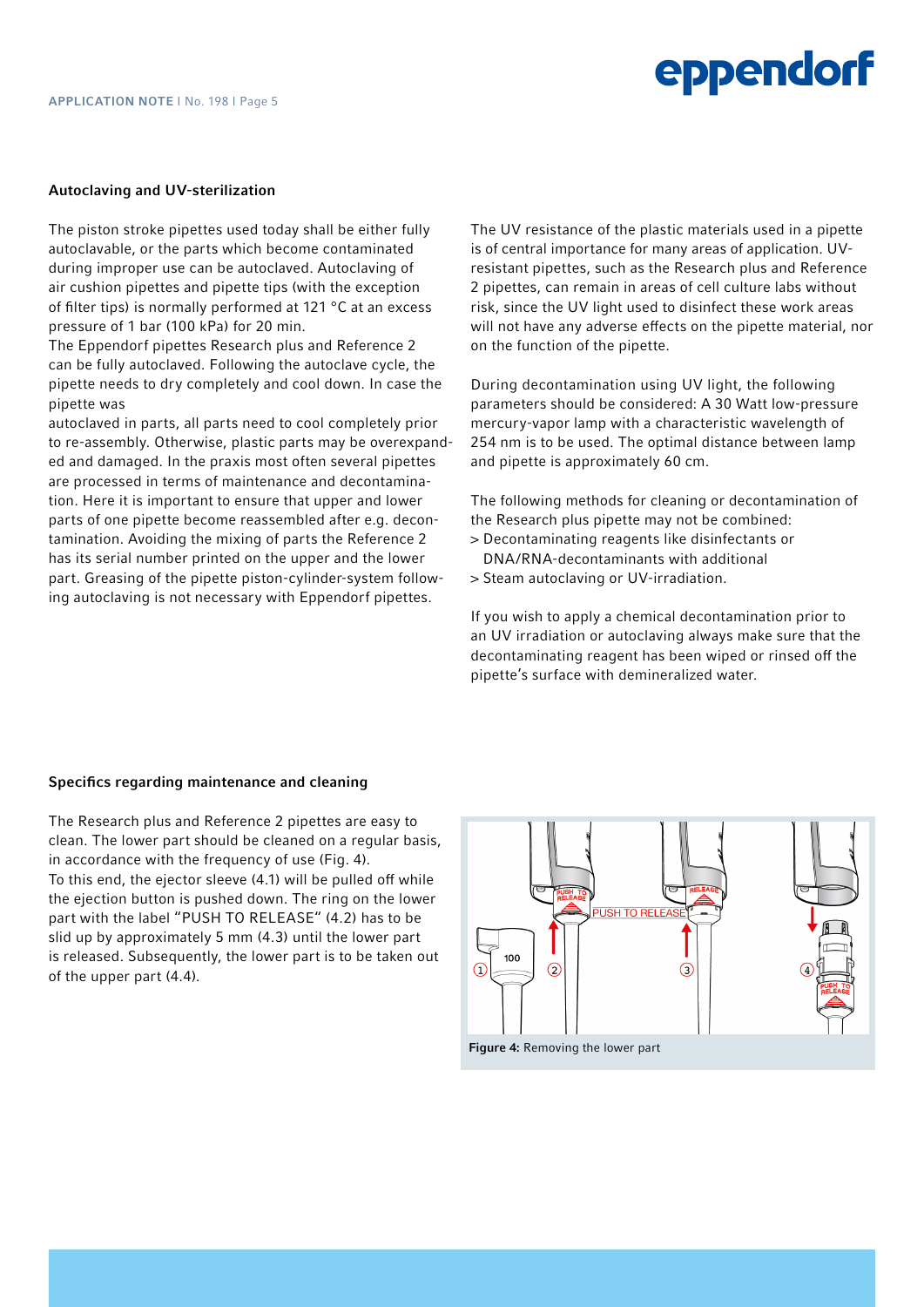#### Specifics regarding maintenance and cleaning

For the multichannel pipettes, opening of the lower part occurs as follows: The lever (5.1) on the lower part has to be slid to the left or right (5.2). The lower part is released and can be removed. Put down the lower part with the lever facing downwards and slide the two latches down (5.3). For re-assembly, push the lower part into the upper part until it engages audibly.

The individual pistons of the multichannel pipettes can be released from their holders for cleaning. For this purpose, position a pipette tip behind the piston (6.1) and take the piston off the upper rail (6.2). Subsequently, pull the piston carefully out in an upward direction.

Take the tip cone at the lower end and push slightly upwards (6.3) and take it off the lower rail (6.4). Then remove the tip cone, including the cylinder and the spring, from their mounting (6.5). Re-assembly is performed in reverse order.







Figure 6: Removal and installing channels with multi-channel pipettes

### Conclusion

In today's environment, function and handling forces of a pipette play important roles; however, additional deciding factors include reliability, simple cleaning and maintenance procedures, as well as decontamination by autoclaving and UV-irradiation. The simple and secure adjustment of

a piston stroke pipette is one further demand during daily laboratory routine. The Research plus and Reference 2 pipettes meet these criteria in every respect and are thus the ideal instrument for everyday pipetting in the laboratory.